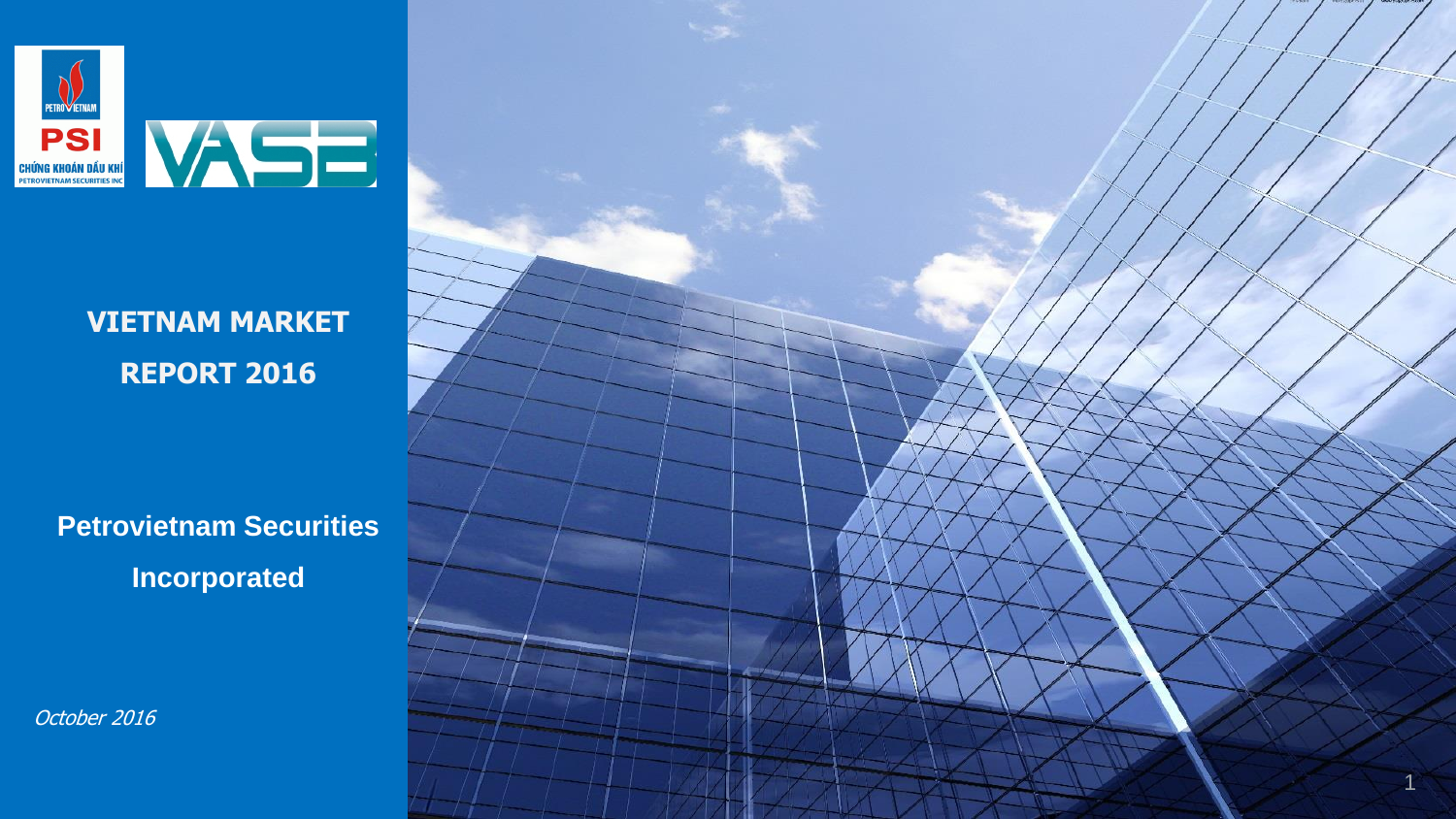

### **CONTENTS VIETNAM MARKET REPORT**

- **1. Economic Overview**
- **2. Securities Market Overview**
- **3. Trend Of Vietnamese Economy And Securities Market In Upcoming 2016-2017**
- **4. VASB Activities**
- **5. Proposal**



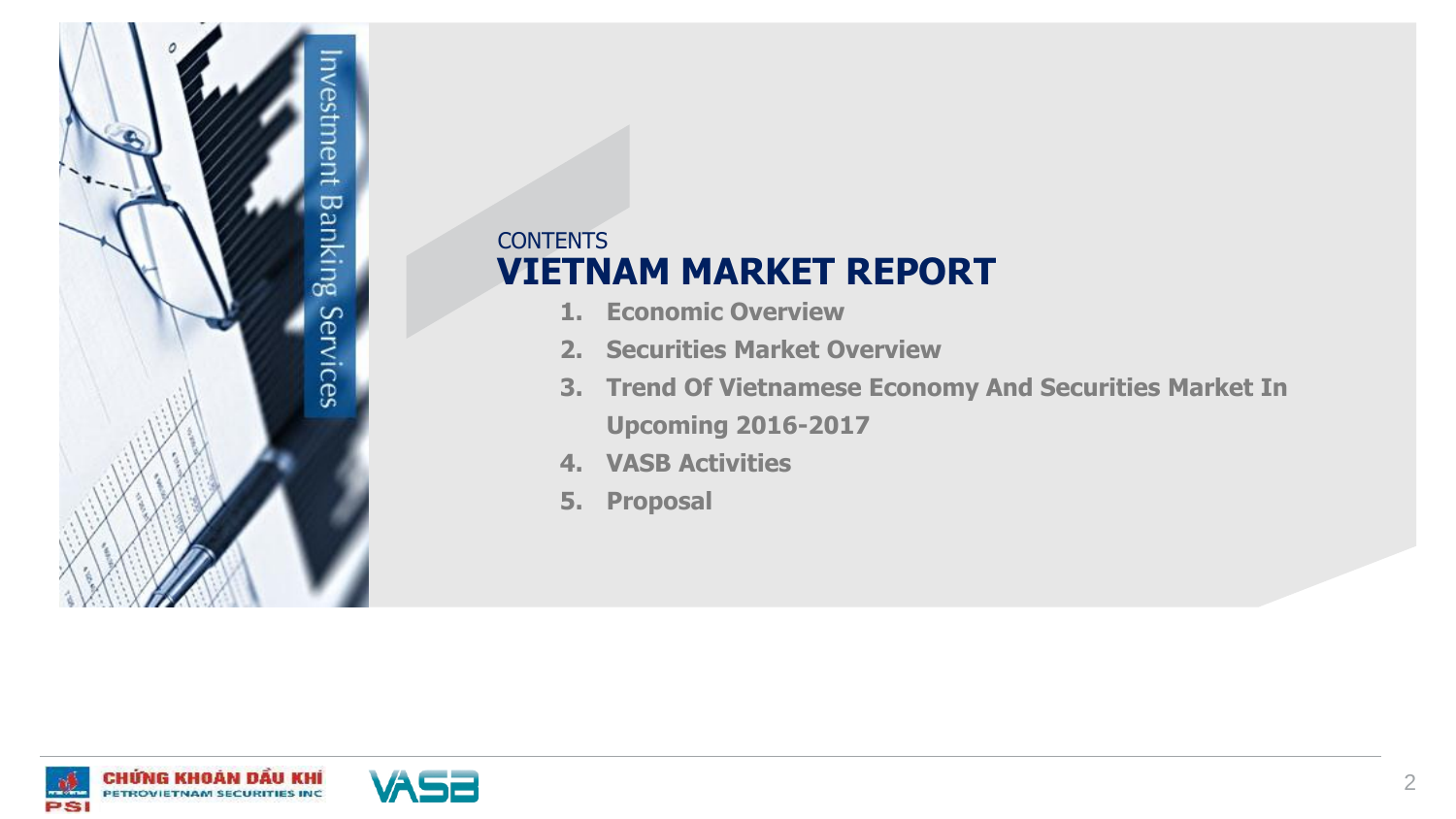### **Vietnam Economic Overview – 3 quarters of 2016**



**GDP & CPI (%YoY)**

*Source: 2007-2015: WorldBank, 9M.2016: GSO*





**FDI (US\$ bn)**



Source: WorldBank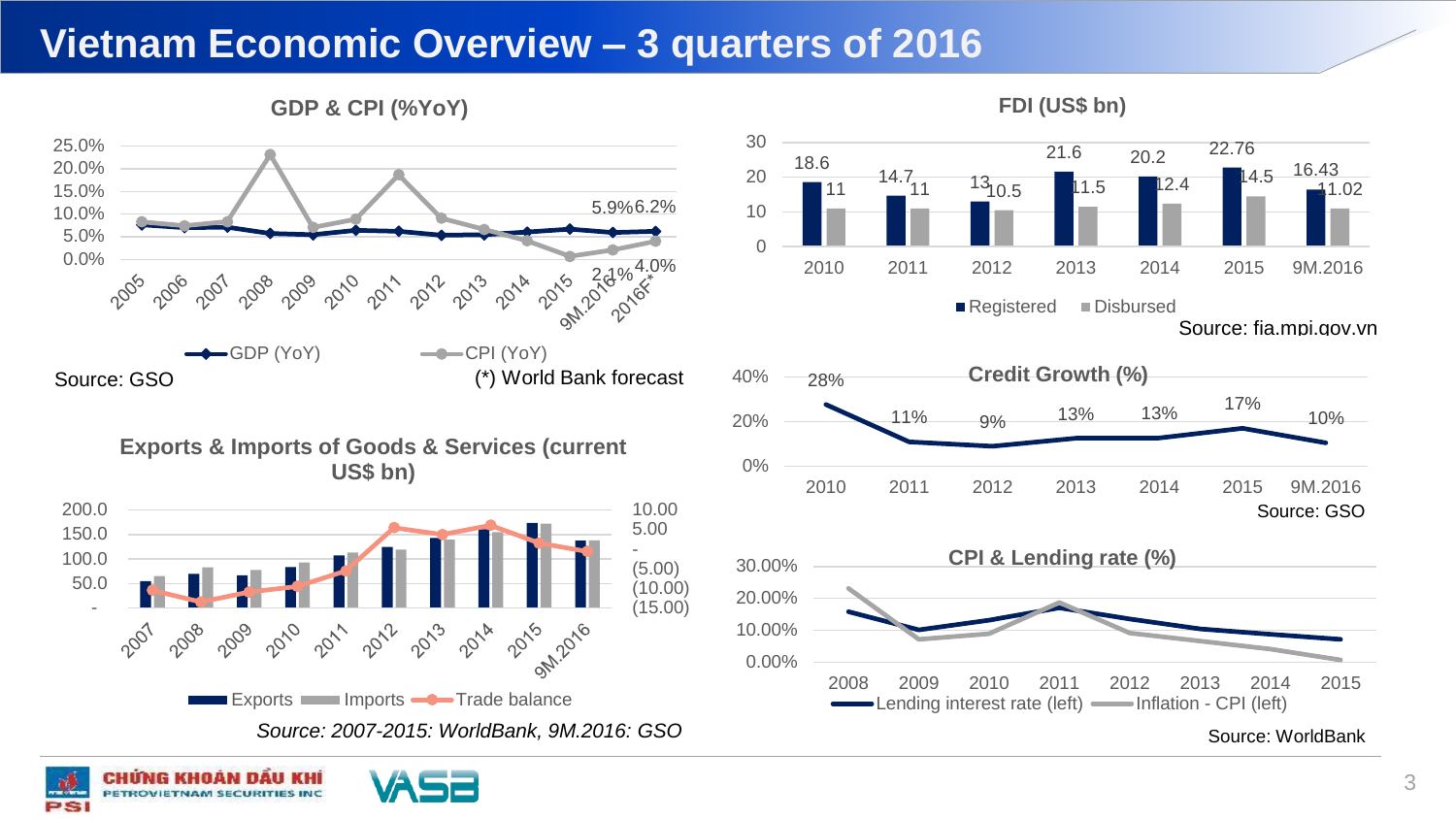

GDP Growth : 6.2%







Trade volume: +2.4%



FDI : USD 11bn in 9 months 2016



Credit Growth : 18%





- **GDP growth**: For the first 3 quarters 2016, GDP grew 5.9% YoY. World Bank forecast growth rate of Vietnamese GDP to be 6.2% for 2016
- **Inflation rate:** CPI rose 3.34% YTD as of September 2016. The government targeted <5% increase in CPI for 2016
- **Balance trade**: For the first 3 quarters of 2016, Vietnam was a net exporter of goods (US\$ 2.8 bn) but a net importer of services (US\$ 3.4 bn). Overall trade balance was negative US\$ 0.6 bn.
- **Government deficit**: the government planned to maintain the deficit at below 5.5% of GDP by controlling expenditures.
- **Foreign Exchange:** US\$ was forecast to be traded at ~22,500 VND/USD at the end of 2016
- **Government bond yield:** Five year government bond yields stays at low level of around 5% thanks to moderate inflation and credit growth.
- **Policy rate unchanged:** stable deposit rate, lending rate from 7-11%
- **Highlights:**
	- $\checkmark$  Improved Global Competitive Capability Index of Vietnam
	- $\checkmark$  More favorable business environment with low interest rates and input costs

|                               | 2016 plan | 3Q.2016 | 2015   |
|-------------------------------|-----------|---------|--------|
| GDP growth                    | 6.70%     | 5.90%   | 6.70%  |
| Exports growth                | 10%       | 8%      | 8%     |
| Trade deficit as % of exports | $< 5\%$   | 0.40%   | 0.90%  |
| CPI (3Q.2016: YTD)            | $< 5\%$   | 3.14%   | 0.60%  |
| Total investment (% of GDP)   | 31%       | 33.10%  | 32.60% |
| Urban unemployment rate       | $<$ 4%    | 3.23%   | 3.29%  |



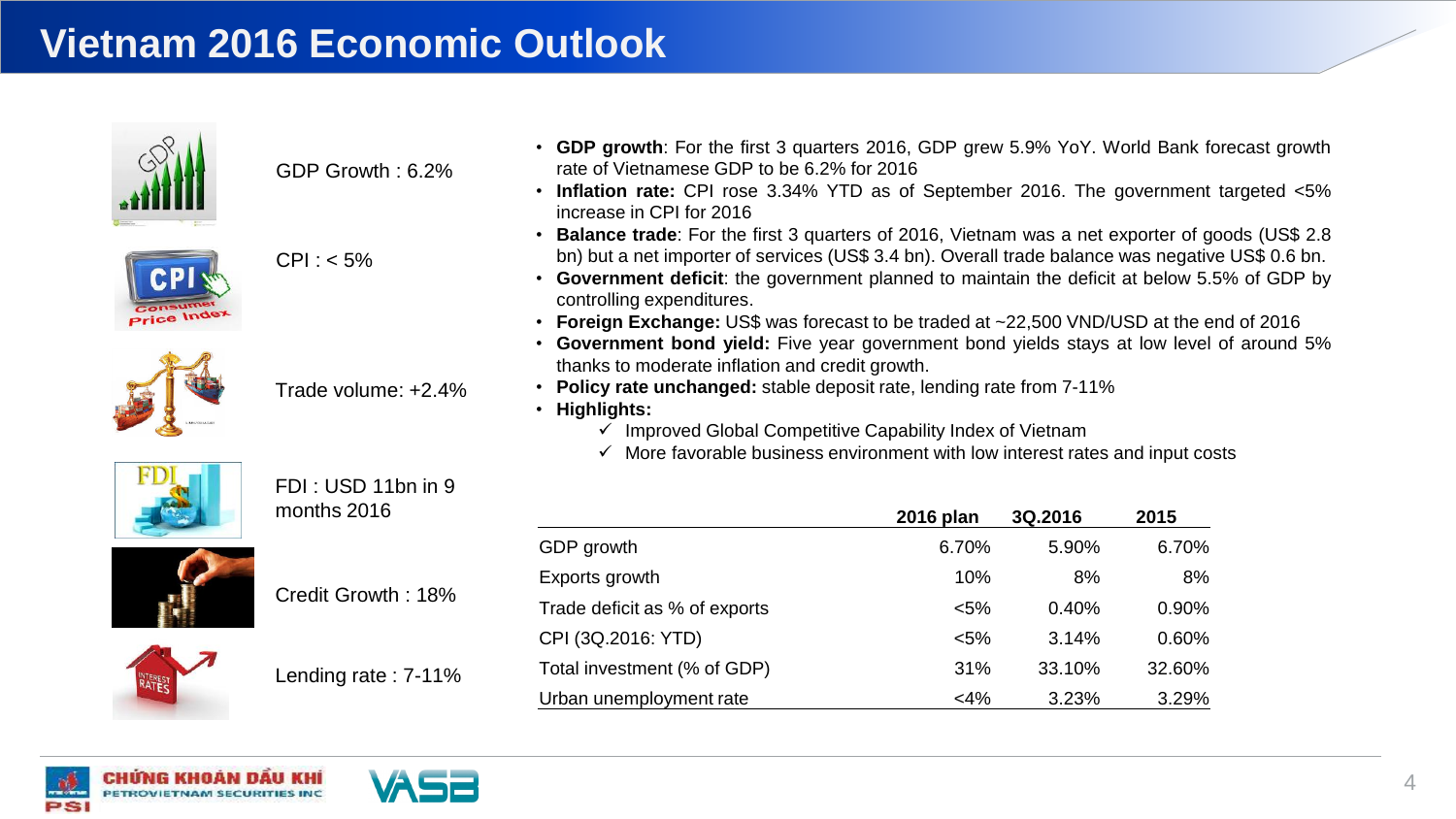## **Vietnam Securities Market Overview**

**Vietnam stock market performed strongly over the past year with the VnIndex topped to 690 points, up more than 16% from 21 Oct of 2015 or 32% from its trough in January 2016. VnIndex total return from 21 Oct 2015 to today, 21 Oct 2016 as computed by Bloomberg (with dividend reinvested in the index) reached 19.4%.** 

#### **Market highlights**

| $\sim$                         |
|--------------------------------|
| 590<br>650.0<br>600.0<br>550.0 |
| 500.0<br>11/10/2015 1/1/20     |
| VnIndex                        |
| <b>HNX Index</b><br>Upcom      |
| Whole<br>market                |
|                                |



|           |                         | $31 - 12 - 15$ | $21 - 10 - 16$ | YTD   |
|-----------|-------------------------|----------------|----------------|-------|
| VnIndex   | Market cap (US\$ bn)    | 51.4           | 62.60          | 21.8% |
|           | No. of listed stocks    | 308            | 313            | 1.6%  |
| HNX Index | Market cap (US\$ bn)    | 6.68           | 7.1            | 6.3%  |
|           | No. of listed stocks    | 366            | 378            | 3.3%  |
| Upcom     | Market cap (US\$ bn)    | 2.67           | 3.87           | 44.9% |
|           | No. of listed stocks    | 256            | 319            | 24.6% |
| Whole     | Market cap (US\$ bn)    | 60.75          | 73.57          | 21.1% |
| market    | No. of listed stocks    | 930            | 1010           | 8.6%  |
|           | Marcap as % of 2015 GDP | 32.3%          | 39%            | 21.1% |





*Source: Bloomberg, PSI All values are converted from VND to US\$ at 22,300 VND/US\$*

5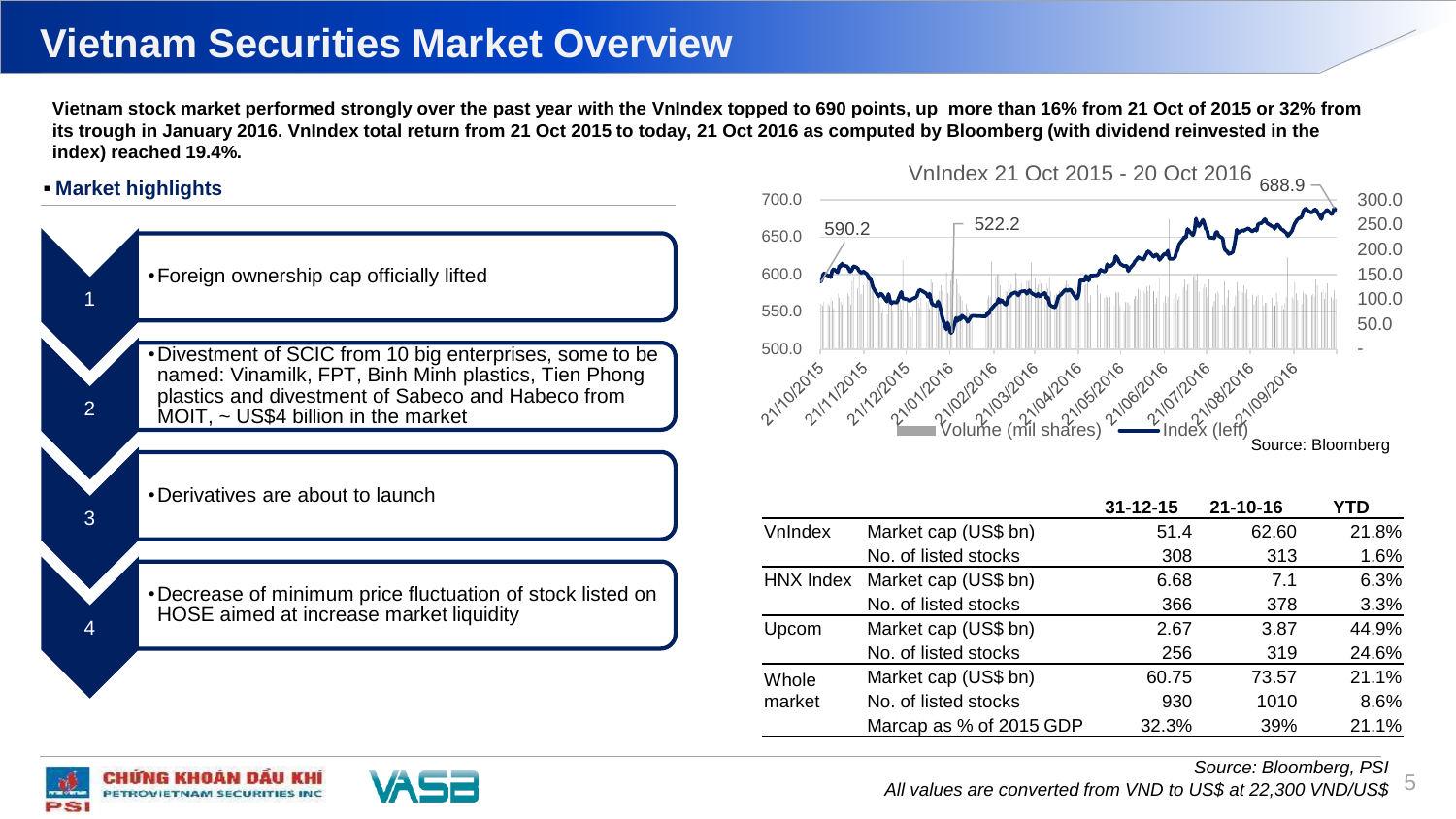# **Changes in Legal Framework for Securities Market**

#### Enterprises Law

- •Decree 78/2015/ND-CP on business registration: shorten time and approval procedure;
- •Decree 81/2015/ND-CP on public announcement of fundamental reports applied for state owned companies (similar to a public company)
- •Revising the Sample Charter to apply to public companies;

#### Investment Law

- •National Business Registration Information System launched for reference;
- •Decree 118/2015/ND-CP regulates on conditions of business operation investment in Vietnam, incentives, procedures to apply for foreign investment in Vietnam
- •Launched of Online Registration Network for foreign investment, online official public list of business sectors with technical requirements and limitations on foreign investment

#### Securities Law

- •Circular no 07/2016/TT-BTC on establishment and operation of securities firms & Circular no 15/2016/TT-BTC on establishment and management of open ended fund: opened for 100% foreign owned firms to operate in Vietnam;
- •Circular no 11/2016/TT-BTC on guidelines on derivatives and derivatives market & Circular no107/216/TT-BTC to provide quidelines for the offering and trading of covered warrant  $\rightarrow$  to be applied at the beginning of 2017 with covered warrants, futures of bond and index;
- •Circular no 105/2016/TT-BTC on outward foreign indirect investment: open opportunities for investors doing investment overseas via professional securities trading companies;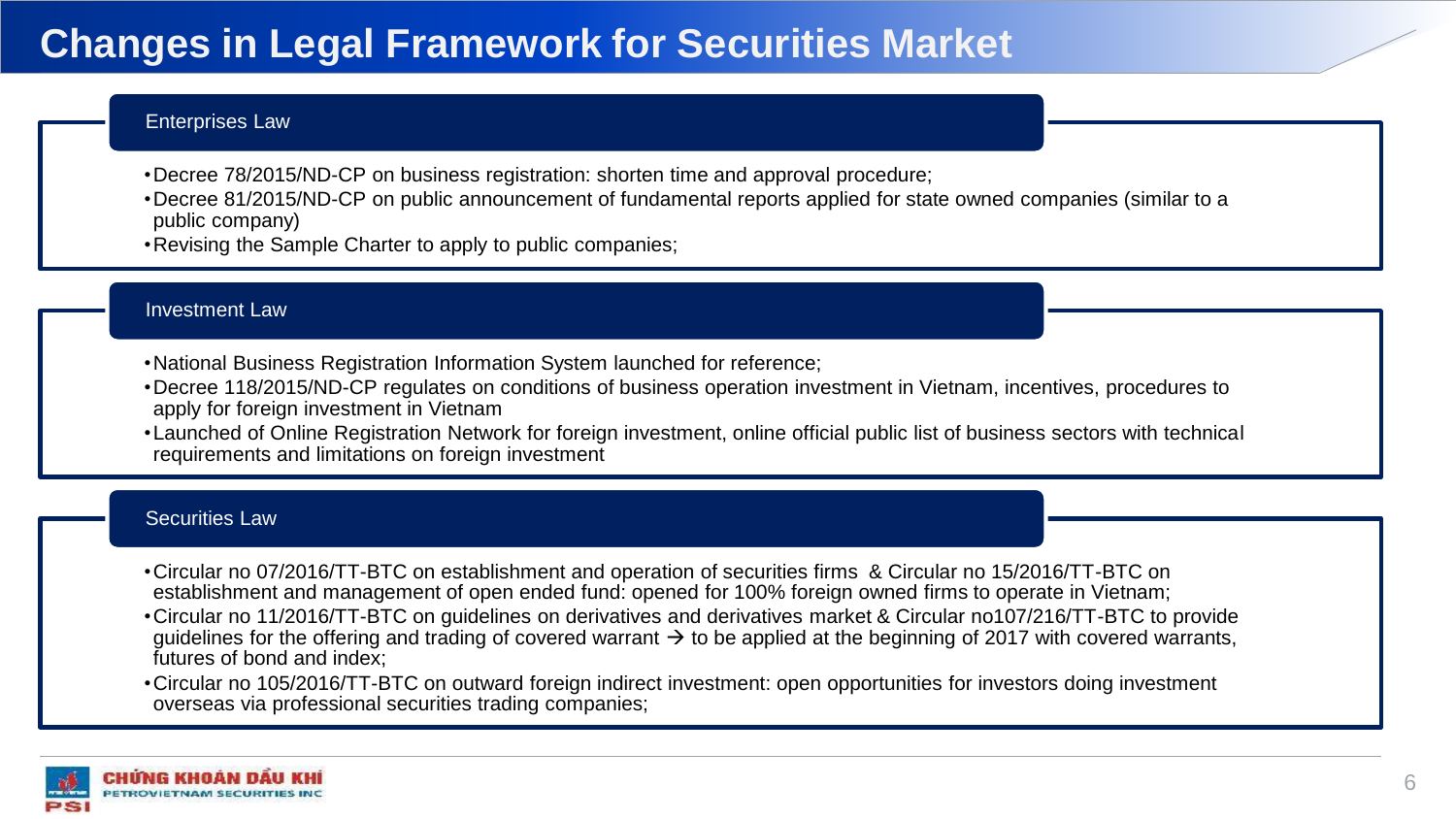| The government will try their best to "feed" the private sector with<br>low interest rates                                                                                                                                                                                                                                                                                                                     |                              | 2014   | 2015   | 2016E  | 2017F  |
|----------------------------------------------------------------------------------------------------------------------------------------------------------------------------------------------------------------------------------------------------------------------------------------------------------------------------------------------------------------------------------------------------------------|------------------------------|--------|--------|--------|--------|
| Incentives are being offered to leading local companies to<br>turn their attention to the government's preferred sectors<br>and create a counterweight to foreign enterprises<br>Policy consistency: Economic development in remoted<br>areas / Encouragement of technology application and<br>innovation / Reduction of corporate income tax / Boost of the<br>stock market to aid businesses in fund-raising | <b>Economic growth</b>       | 5.98%  | 6.68%  | 6.0%   | 6.3%   |
|                                                                                                                                                                                                                                                                                                                                                                                                                | Trade balance (USD<br>bn)    | $+1.5$ | $-4.1$ | $+4.5$ | $+0.5$ |
|                                                                                                                                                                                                                                                                                                                                                                                                                | <b>Export growth</b>         | 11.6%  | 8.1%   | 5.5%   | 8.0%   |
| Infrastructure development is an ongoing process<br>where PPP, BOT, BT and any frameworks that<br>encourage private funding are preferred                                                                                                                                                                                                                                                                      | Import growth                | 15.9%  | 12.0%  | 0.0%   | 5.0%   |
| FDI projects will continue to inject USD into economy,<br>which in turn will help stabilize the local currency                                                                                                                                                                                                                                                                                                 | Inflation                    | 1.9%   | 0.6%   | 3.5%   | 5.0%   |
|                                                                                                                                                                                                                                                                                                                                                                                                                | <b>Ceiling interest rate</b> | 5.5%   | 5.0%   | 5.5%   | 5.5%   |
| Positive growth in consumer spending is expected to sustain                                                                                                                                                                                                                                                                                                                                                    | <b>Credit growth</b>         | 12.61% | 17.3%  | 18.0%  | 16.0%  |
| The peak of the property market is behind but the stage is set for a<br>new era                                                                                                                                                                                                                                                                                                                                | <b>Budget deficit/GDP</b>    | 5.0%   | 5.0%   | 5.5%   | 5.0%   |
|                                                                                                                                                                                                                                                                                                                                                                                                                | <b>Exchange rate</b>         | 21,246 | 22,450 | 22,500 | 23,000 |

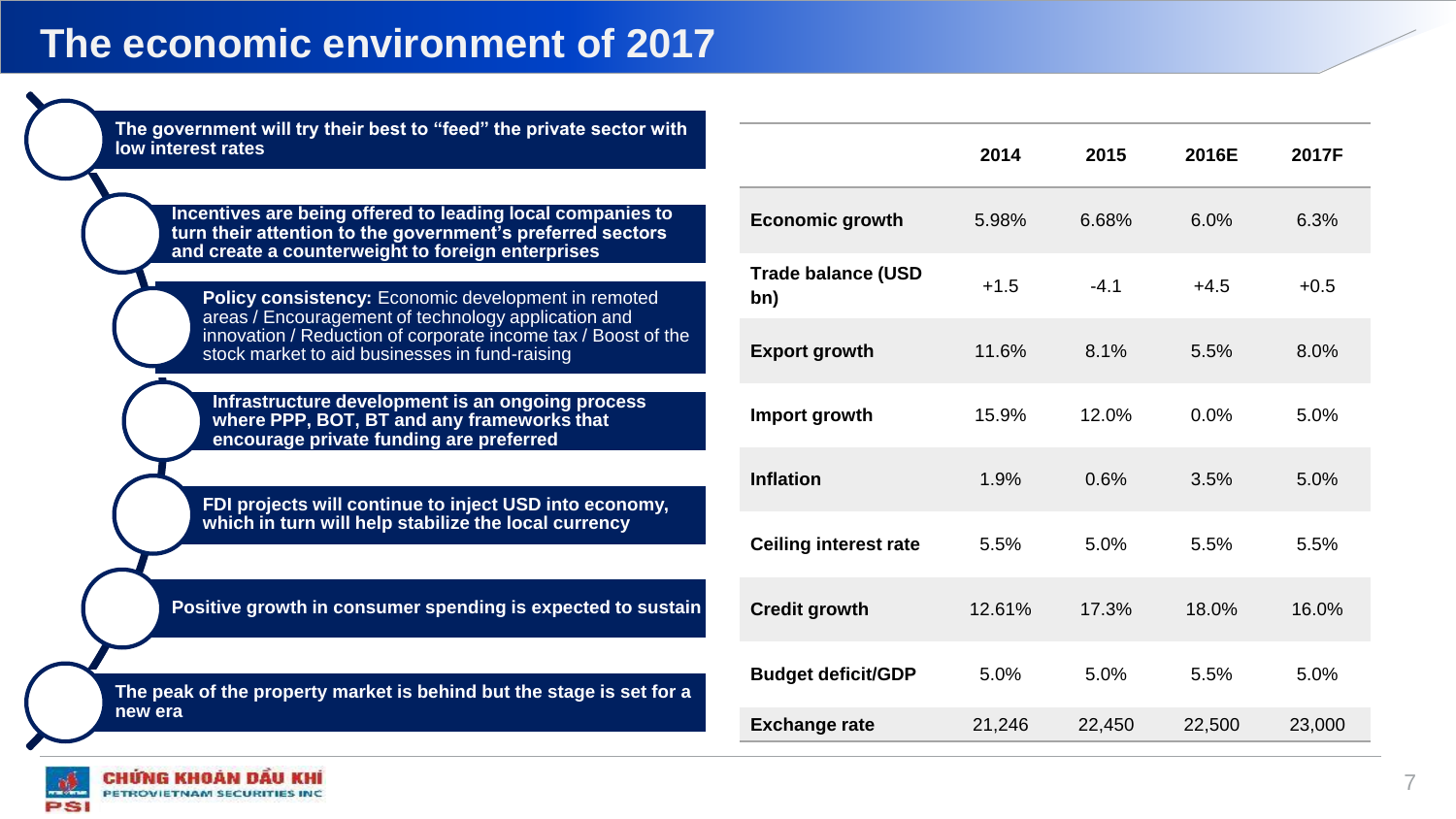## **Investment opportunities**

### **■ Drivers for the new wave of M&A**

- **The economic environment and motivations from the economic agreements in the region**: (i) Vietam has been positively evaluated by the investors due to a stable political environment, and economic innovations are creating conditions to attract capital from foreign investors ; (ii) M&A prospect in Vietnam will be promoted by a numer of international trade agreements such as Transpacific Strategic Economic Partnership Agreement (TPP) and Asia Free Trade Agreement (AFTA) and Asian Economic Community (AEC).
- **The change in the regulation:** recent changes in Investment Law, Enterprise Law and Securities Law allows foreign investors to acquire shares in Vietnamese companies or establish 100% owned companies in Vietnam easily with clear procedure;
- **The equitization and divestment plan of the Government**: As promised by the Government, Vietnam is now pushing forward the privatization process with SOE being put on the timeline ready for privatization. It is also noted that divestment process is happening faster than before, with the first priority being 10 big companies under SCIC and 2 under MOIT, with value up to USD4 billions;